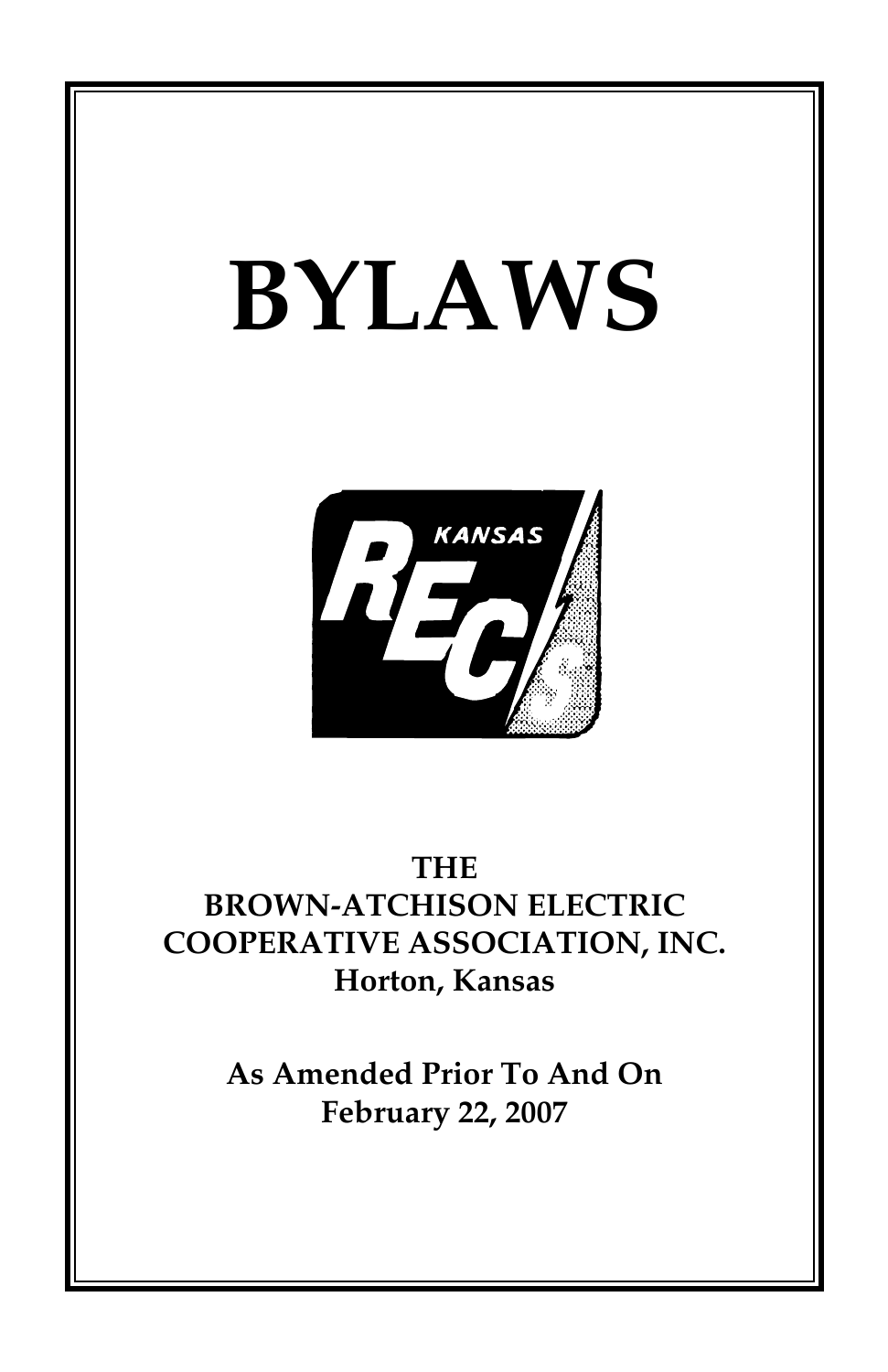## **THE BROWN-ATCHISON ELECTRIC COOPERATIVE ASSOCIATION, INC. Horton, Kansas**

## **As Amended Prior To And On February 22, 2007**

## **BYLAWS**

The aim of The Brown-Atchison Electric Cooperative Association, Inc., (hereinafter called the "Cooperative") is to make electric energy available to its "members" at the lowest cost consistent with sound economy and good management.

## **ARTICLE I**

#### **Membership**

**Section 1. Requirements for Membership.** Any person, firm, association, corporation, or body politic or subdivision thereof may become a member in The Brown-Atchison Electric Cooperative Association, Inc., (hereinafter called the "Cooperative") by: (a) filing a written application for membership therein; (b) agreeing to purchase from the Cooperative electric energy as hereinafter specified; (c) agreeing to comply with and be bound by the articles of incorporation and bylaws of the Cooperative and any amendments thereto, and any rules and regulations adopted by the board of trustees; and (d) paying the membership fee hereinafter specified; provided, however that no person, firm, association, corporation or body politic or subdivision thereof shall become a member unless and until he or it has been accepted for membership by the board of trustees or the members. No member may hold more than one membership in the Cooperative, and no membership in the Cooperative shall be transferable.

At each meeting of the members held subsequent to the expiration of a period of six months from the date of incorporation of the Cooperative, all applications received more than ninety days prior to such meeting which have not been accepted or which have been rejected by the board of trustees shall be submitted by the Secretary to such meeting, and subject to compliance by the applicant with the requirements hereinabove set forth, any such application may be accepted by vote of the members. The Secretary shall give each applicant at least ten days written notice of the date of the members' meeting to which his application will be submitted and such applicant shall be entitled to be present and heard at the meeting.

**Section 2. Membership Certificates.** Membership in the Cooperative shall be evidenced by a membership certificate which shall be in such form and shall contain such provisions as shall be determined by the board of trustees. Such certificate shall be signed by the President and by the Secretary of the Cooperative and the corporate seal shall be affixed thereto. No membership certificate shall be issued for less than the membership fee fixed in these bylaws, nor until such membership fee has been fully paid for in cash. In case a certificate is lost, destroyed or mutilated a new certificate may be issued therefore upon such uniform terms and indemnity to the Cooperative as the board of trustees may prescribe.

**Section 3. Joint Membership.** A husband and wife may apply for a joint membership and,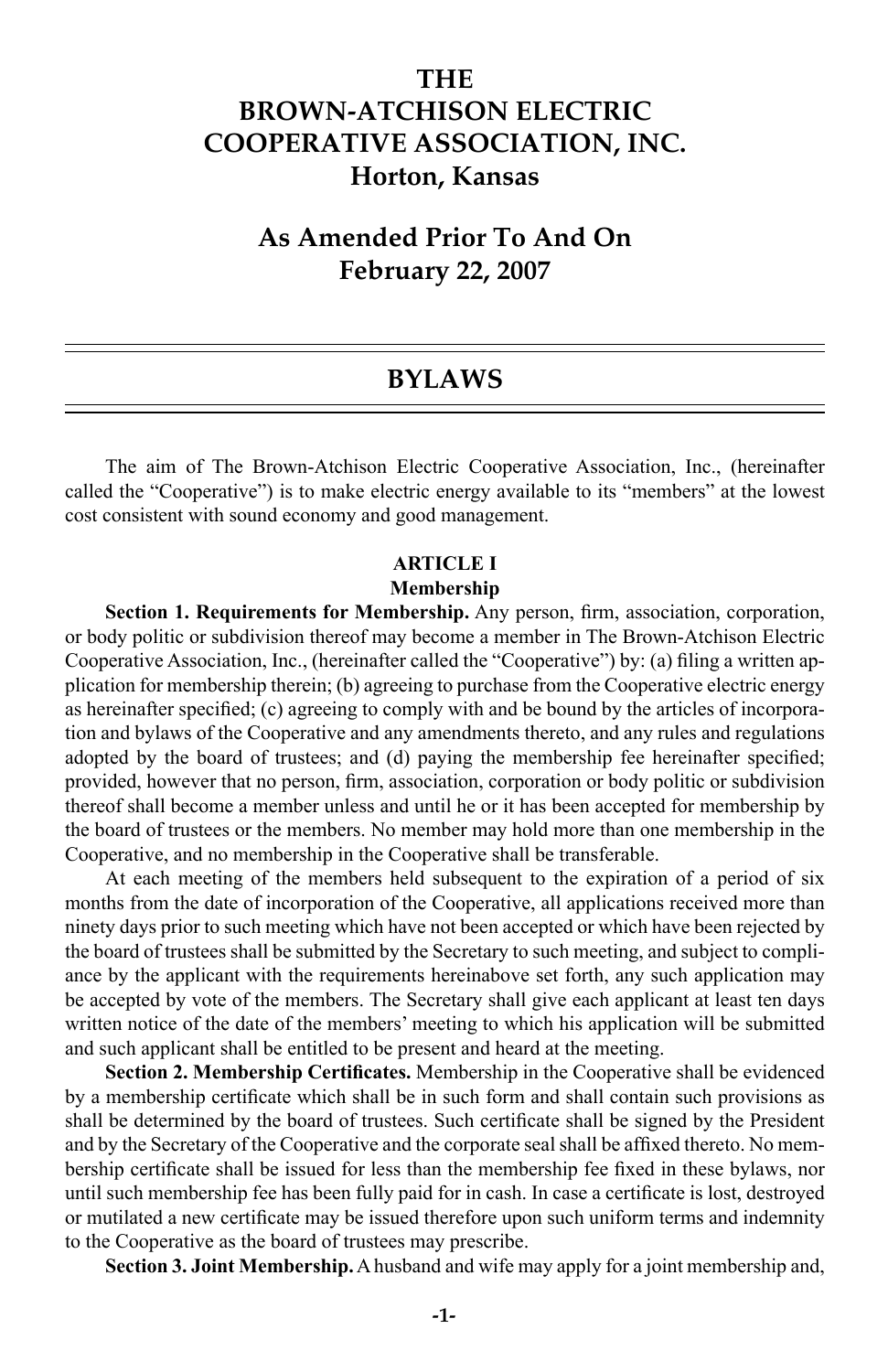subject to their compliance with the requirements set forth in Section 1 of this Article, may be accepted for such membership. The term "member" as used in these bylaws shall be deemed to include a husband and wife holding a joint membership and any provisions relating to the rights and liabilities of membership shall apply equally with the respect to the holders of a joint membership. Without limiting the generality of the foregoing, the effect of the hereinafter specified actions by or in respect of the holders of a joint membership shall be as follows:

(a) The presence at a meeting of either or both shall be regarded as the presence of one member and shall have the effect of revoking a proxy executed by either or both and of constituting a joint waiver of notice of the meeting.

(b) The vote of either separately or both jointly shall constitute one joint vote: provided, that if both be present but in disagreement on such vote, each shall cast only one-half  $(1/2)$  vote.

(c) A proxy executed by either or both shall constitute one joint proxy;

(d) A waiver of notice signed by either or both shall constitute a joint waiver;

(e) Notice to either shall constitute notice to both;

(f) Expulsion of either shall terminate the joint membership;

(g) Withdrawal of either shall terminate the joint membership;

(h) Either but not both may be elected or appointed as an officer or trustee, provided that both meet the qualifications for such office.

#### **Section 4. Conversion of Membership.**

(a) A membership may be converted to a joint membership upon the written request of the holder thereof and the agreement of such holder and his or her spouse to comply with the articles of incorporation, and bylaws and any amendments thereto, and rules and regulations adopted by the board of trustees. The outstanding membership certificates shall be surrendered, and shall be reissued by the Cooperative in such manner as shall indicate the changed membership status.

(b) Upon the death of either spouse who is a party to the joint membership, such membership shall be held solely by the survivor. The outstanding membership certificate shall be surrendered, and shall be reissued in such manner as shall indicate the changed membership status; provided, however, that the estate of the deceased shall not be released from any debts due the Cooperative.

(c) Upon the legal separation or divorce of the holders of a joint membership, such membership shall continue to be held solely by the one who continues directly to occupy or use the premises covered by such membership, in the same manner and to the same effect as though such membership had never been joint; provided, that the other spouse shall not be released from debts due the Cooperative prior to the date of the decree ordering legal separation or divorce.

**Section 5. Membership and Service Connection Fees.** The membership fee shall be twenty-five dollars, upon the payment of which a member shall be eligible for one service connection.

**Section 6. Purchase of Electric Energy.** Each member shall, as soon as electric energy shall be available, purchase from the Cooperative all electric energy used on the premises specified in this application for membership, and shall pay therefore monthly at rates which shall from time to time be fixed by the board of trustees; provided, however, that the board of trustees may limit the amount of electric energy which the Cooperative shall be required to furnish to any one member. Each member shall pay the Cooperative such minimum amount per month regardless of the amount of electric energy consumed, as shall be fixed by the board of trustees from time to time. Each member shall also pay all amounts owed to the Cooperative as and when the same shall become due and payable.

#### **Section 7. Termination of Membership.**

(a) Any member may withdraw from membership upon compliance with such uniform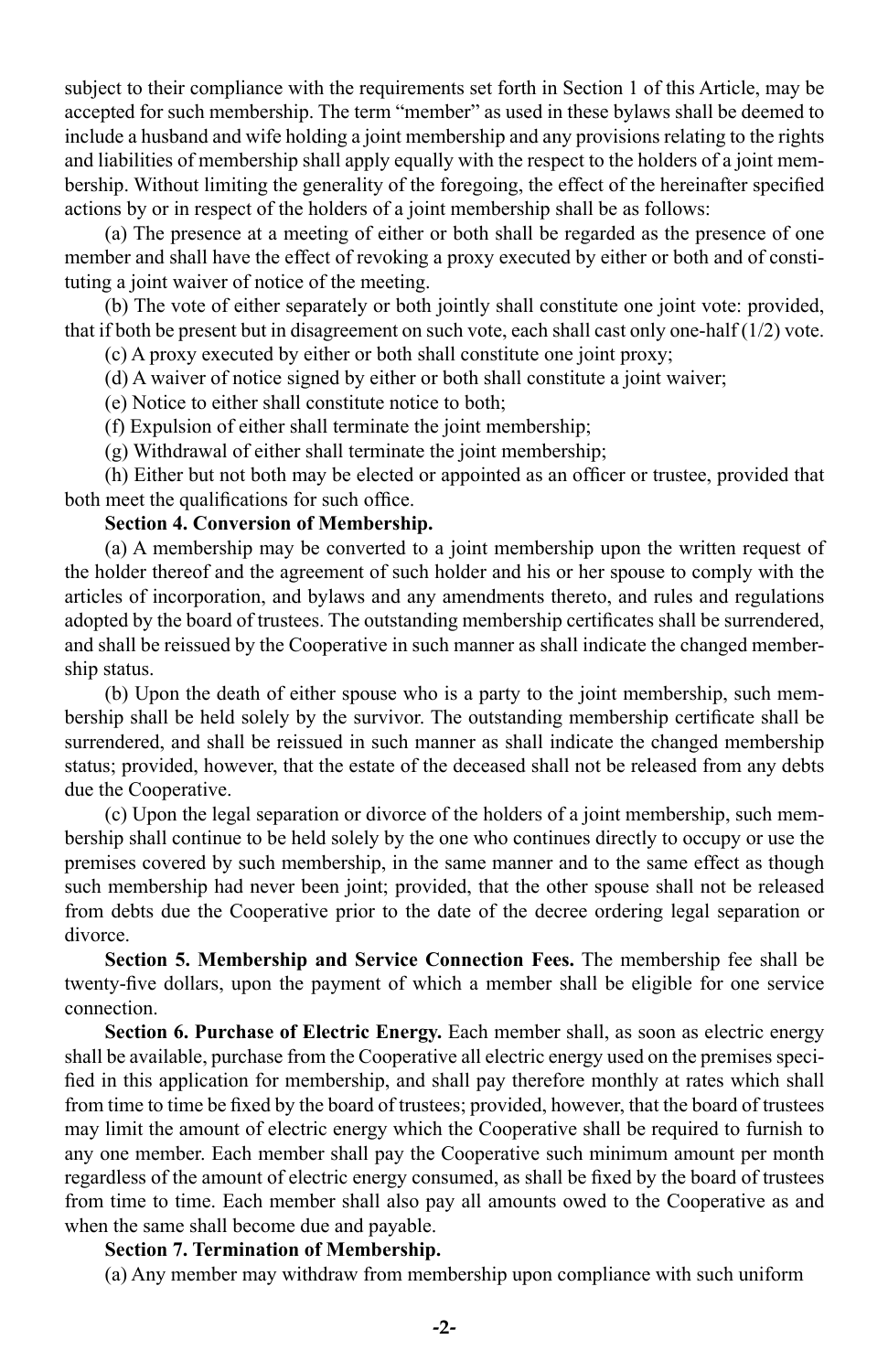terms and conditions as the board of trustees may prescribe. The board of trustees of the Cooperative may, by the affirmative vote of not less than two-thirds of all the trustees, expel any member who fails to comply with any of the provisions of the articles of incorporation, and bylaws and any amendments thereto, or rules or regulations adopted by the board of trustees, but only if such members shall have been given written notice personally or by mail to his address appearing on the books of the Cooperative by the Secretary of the Cooperative that such failure makes him liable to expulsion and such failure shall have continued for at least ten days after such notice was given. Any person so expelled may, by delivering written notice to the Cooperative at least ten (10) days prior to the next meeting of the members, appeal to and be present and heard at such membership meeting. At the meeting, the members may vote approval or disapproval of such expulsion by a vote of a majority of the members. If the expulsion is disapproved, the membership shall be reinstated retroactively to at least the date of expulsion. The membership of a member who for a period of six (6) months after service is available to him, has not purchased electric energy from the Cooperative, or of a member to whom electric energy has not been made available for two years after he becomes a member, or who has ceased for six (6) months to purchase energy from the Cooperative, shall be cancelled by resolution of the board of trustees without any notice.

(b) Any expelled member may be reinstated by a two-thirds (2/3) majority vote of the board of trustees or by a majority vote of the members at any regular or special meeting of either.

(c) Upon the withdrawal, death, cessation of existence or expulsion of a member the membership of such member shall terminate thereupon and the membership certificate of such member shall be surrendered forthwith to the Cooperative. Termination of membership in any manner shall not release a member or his estate from any debts due the Cooperative.

(d) In case of withdrawal or termination of membership in any manner, the Cooperative will repay to the member or his estate, upon surrender of the membership certificate, the amount of the membership fee paid by him, provided, however, that the Cooperative shall deduct from the amount of the membership fee the amount of any debts or obligations owing from the member to the Cooperative; and provided further that if membership certificate is not surrendered to the Cooperative within five (5) years after such withdrawal or termination all rights to the repayment provided for herein shall be forfeited.

(e) Upon termination of electric service, in compliance with the termination procedure contained within the Cooperative's Rules and Regulations, the person's membership shall be automatically suspended, During the period of suspension, the suspended member shall not be entitled to cast a vote at any meeting of the members. The suspended membership shall be automatically reinstated upon restoration of electric service in compliance with the Cooperative's Rules and Regulations.

#### **ARTICLE II**

#### **Rights and Liabilities of Members**

**Section 1. Property Interest of Members.** Members shall have no individual or separate interest in the property or assets of the Cooperative except that upon dissolution the property and assets of the Cooperative remaining after all debts and liabilities of the Cooperative are paid, shall be distributed among the members and former member in the proportion which the aggregate patronage of each bears to the total patronage of all members during the seven years next preceding the date of the filing of the certificate of dissolution, or the date of dissolution by operation of law, or, if the Cooperative shall not have been in existence for such period, during the period of its existence.

**Section 2. Non-Liability of Debts of the Cooperative.** The private property of the members shall be exempt from execution or other liability for the debts of the Cooperative and no member shall be liable or responsible for any debts or liabilities of the Cooperative.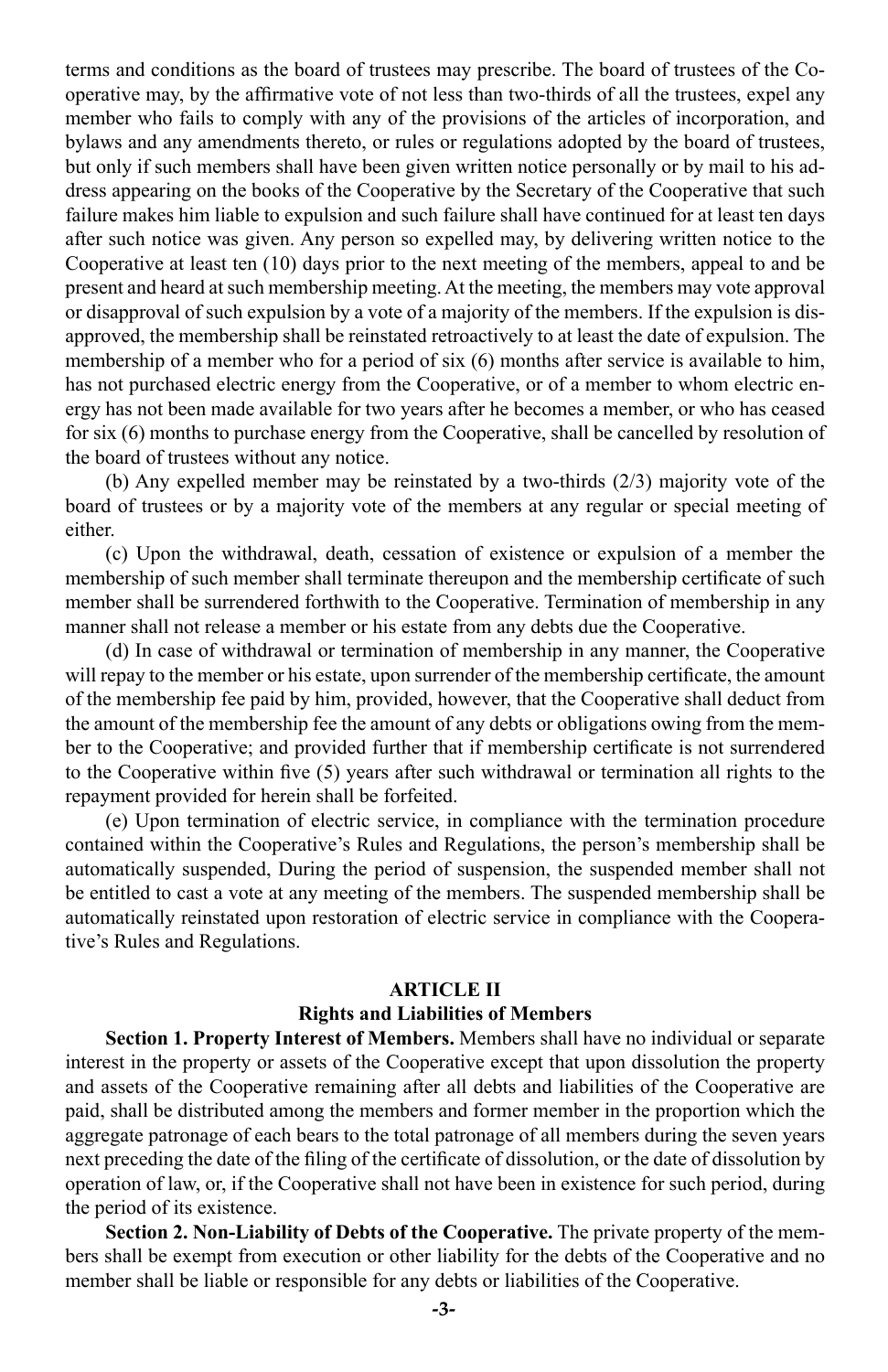**Section 3. Compliance With PURPA (Public Utilities Regulatory Policies Act).** Each member, for so long as such premises are owned or directly occupied or used by the member, shall purchase from the Cooperative all central station electric power and energy purchased for use on all premises to which electric service has been furnished by the Cooperative pursuant to their membership. Production or use of electric energy on such premises, regardless of the source thereof, by means of facilities which shall be interconnected with Cooperative facilities, shall be subject to appropriate regulations as shall be fixed from time to time by the Cooperative. Compensation for co-generation shall be in accordance with the rules, regulations, rate schedules, and tariffs established by the board of trustees.

#### **ARTICLE III Meetings of Members**

**Section 1. Annual Meeting.** The annual meeting of the members shall be held during the month of February each year at a date in February to be determined by the board of trustees at such place in the counties of Brown, Atchison or Jackson, State of Kansas, as shall be designated in the notice of the meeting, for the purpose of electing trustees, passing upon reports for the previous fiscal year and transacting such other business as may come before the meeting. It shall be the responsibility of the board of trustees to make adequate plans and preparations for the annual meeting. The president of the board of trustees of the Cooperative presides at the annual meeting while the attorney for the Cooperative chairs the annual meeting. Roberts Rules of Order shall govern this meeting. Failure to hold the annual meeting at the designated time shall not work a forfeiture or dissolution of the Cooperative.

**Section 2. Special Meeting.** Special meetings of the members may be called by resolution of the board of trustees, or upon a written request signed by any three trustees, by the President, or by ten per centum or more of all the members, and it shall thereupon be the duty of the Secretary to cause notice of such meeting to be given as hereinafter provided. Special meeting of the members may be held at any place within the counties of Brown, Atchison or Jackson, State of Kansas, specified in the notice of the special meeting.

**Section 3. Notice of Members' Meetings.** Written or printed notice stating the place, day and hour of the meeting and, in case of a special meeting or an annual meeting at which business requiring special notice is to be transacted, the purpose or purposes of which the meeting is called, shall be delivered not less than ten days nor more than twenty-five days before the date of the meeting, either personally or by mail, by or at the direction of the Secretary, or upon a default in duty by the Secretary, by the persons calling the meeting, to each member. If mailed, such notice shall be deemed to be delivered when deposited in the United States mail, addressed to the member at his address as it appears on the records of the Cooperative with postage thereon prepaid. The failure of any member to receive notice of an annual or special meeting of the members shall not invalidate any action which may be taken by the members at any such meeting.

**Section 4. Quorum.** As long as the total number of members does not exceed one thousand, five per centum of the total number of members present in person shall constitute a quorum. In case the total number of members shall exceed one thousand, fifty members present in person shall constitute a quorum. If less than a quorum is present at any meeting, a majority of those present in person may adjourn the meeting from time to time without further notice; provided, that the secretary shall notify any absent members of the time, date and place of such adjourned meeting by delivering notice as prescribed in Article III, Section 3.

**Section 5. Voting.** Each member shall be entitled to only one vote. All questions shall be decided by a vote of a majority of the members voting thereon in person or by proxy, except as otherwise provided by law, the articles of incorporation or these bylaws. Voting by members other than members who are natural persons shall be allowed upon the presentation to the Cooperative, prior to, or upon registration at, each member meeting of satisfactory evidence entitling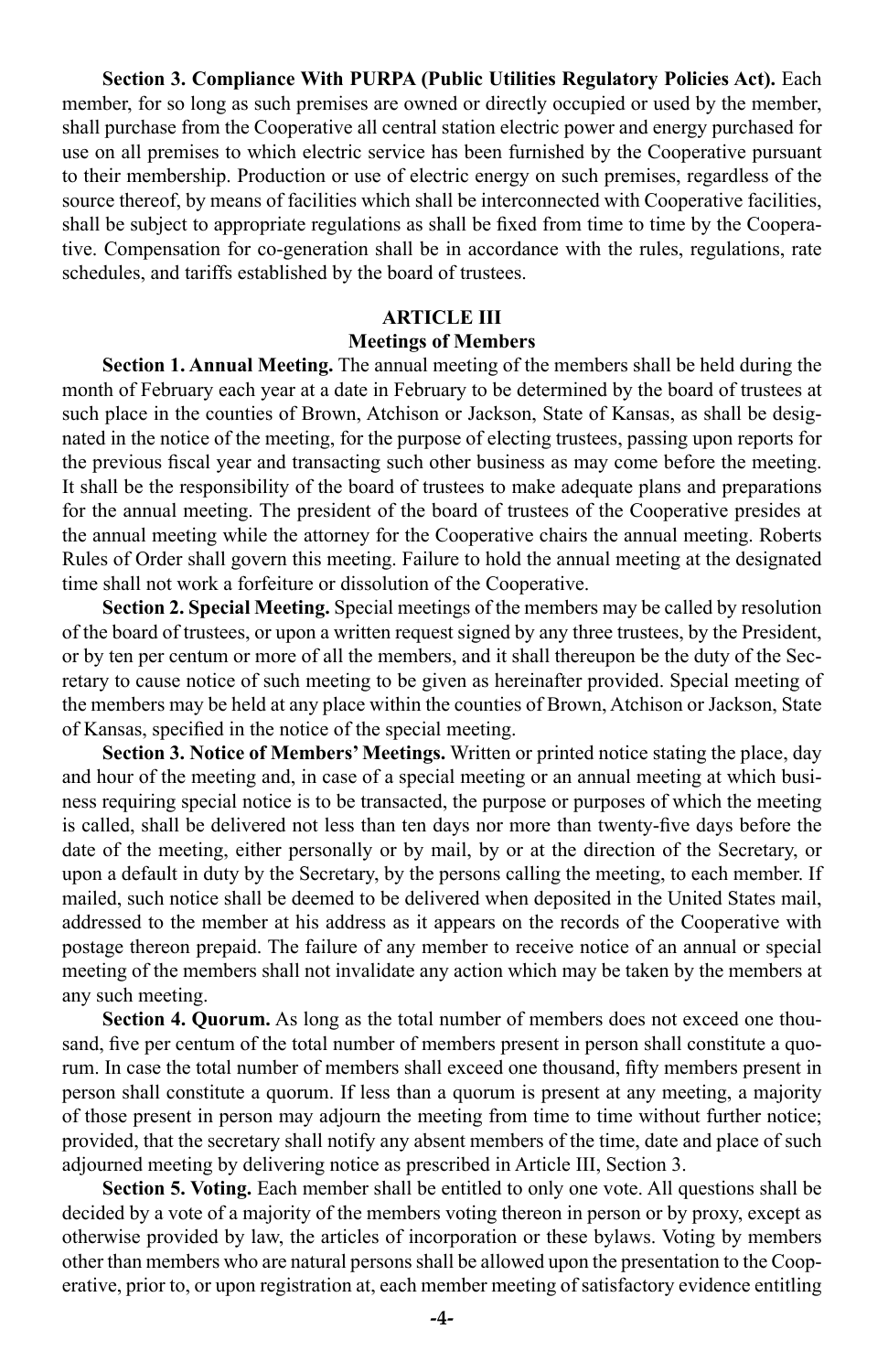the person presenting the same to vote.

**Section 6, Proxies.** A member may vote by proxy executed in writing by the member. Such proxy shall be filed with the Secretary before or at the time of the meeting. No proxy shall be valid after sixty days from the date of its execution. No proxy shall be valid unless it shall designate the particular meeting at which it is to be voted and no proxy shall be voted at any meeting other than the one so designated or any adjournment of such meeting. A member may give his proxy only to another member or to an adult relative (eighteen years of age or older, kinship as defined by the Kansas Probate Code), living in the same home with such member, and no person may hold more than three proxies at any meeting. The presence of a member at a meeting shall revoke a proxy theretofore executed by him and such member shall be entitled to vote at such meeting in the same manner and with the same effect same effect as if he had not executed a proxy.

**Section 7. Order of Business.** The order of business at the annual meeting of the members and, so far as possible, at all other meetings of the members, shall be essentially as follows:

1. Report on the number of members present in person or by proxy in order to determine the existence of a quorum.

2. Reading of the notice of the meeting and proof of the due publication or mailing thereof, or the waiver or waivers of notice of the meeting, as the case may be.

3. Reading of unapproved minutes of previous meetings of the members and the taking of necessary action thereon.

4. Presentation and consideration of reports of officers, trustees and committees.

- 5. Election of trustees.
- 6. Unfinished business.
- 7. New business.
- 8. Adjournment.

**Section 8. Suspended Memberships.** Suspended members do not have a right to vote on any question at any membership meeting until their membership status is reinstated.

#### **ARTICLE IV**

#### **Trustees**

**Section 1. General Powers.** The business and affairs of the Cooperative shall be managed by a board of nine trustees which shall exercise all of the powers of the Cooperative except such as are by law, the articles of incorporation, or these bylaws conferred upon or reserved to the members. The nine trustees shall be selected from geographical areas as follows: three trustees shall be selected from areas serviced by the Cooperative in Brown County, Kansas; three trustees shall be selected from areas serviced by the Cooperative in Atchison and Doniphan Counties in Kansas; and three trustees shall be selected from areas serviced by the Cooperative in Jackson, Jefferson and Nemaha Counties in Kansas.

**Section 2. Election and Tenure of Office.** Trustees shall be elected by secret ballot at each annual meeting of the members by and from the members. Trustees shall be elected to a 3-year term of office. The trustees elected at the 2002 and 2003 annual meetings shall serve their full three-year term. The three trustees elected at the 2004 annual meeting and at annual meetings thereafter shall be elected from those individuals nominated as prescribed by Article IV, Section 4 below, which individuals shall be elected as follows: one from the area serviced by the Cooperative in Atchison and Doniphan Counties in Kansas; one from the area serviced by the Cooperative in Jackson, Jefferson and Nemaha Counties in Kansas; and one from the area serviced by the Cooperative in Brown County, Kansas. If an election of trustees shall not be held on the day designated herein for the annual meeting, or at any adjournment thereof, the board of trustees shall cause the election to be held at a special meeting of the members as soon thereafter as conveniently may be. Trustees may be elected by a plurality vote of the members present.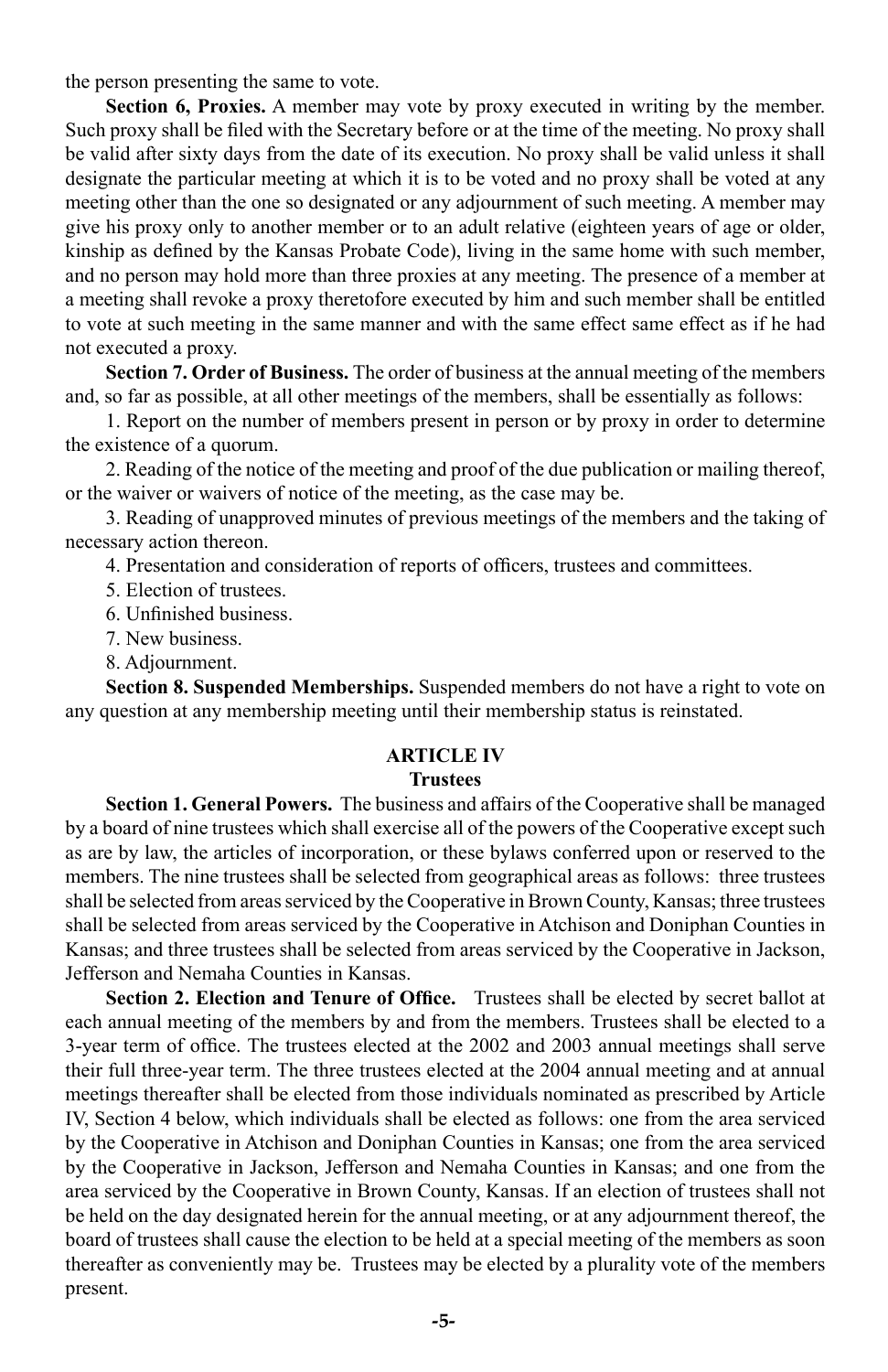**Section 3. Qualifications.** No person shall be eligible to become or remain a trustee or to hold any position of trust in the Cooperative who:

(a) is not a member of the Cooperative receiving service therefrom at his primary residential abode or (b) is in any way employed by or financially interested in a competing enterprise or a business selling electric energy or supplies to the Cooperative, or (c) who has not reached the age of majority or (d) who has been absent from six consecutive regular board meetings. Any officer of a Kansas farm corporation who satisfies the qualification individually to serve as a Cooperative trustee is eligible to hold this position.

Upon establishment of the fact that a trustee is holding office in violation of any of the foregoing provisions, the board of trustees shall remove such trustee from office.

Nothing contained in this section shall affect in any manner whatsoever the validity of any action taken at any meeting of the board of trustees.

**Section 4. Nominations.** It shall be the duty of the board of trustees to appoint, not less than thirty days nor more than ninety days before the date of a meeting of the members at which trustees are to be elected, a committee on nominations consisting of not less than six nor more than nine members who shall be selected as follows: no fewer than two nor more than three nominating committee members shall be selected from the area serviced by the Cooperative in Atchison and Doniphan Counties in Kansas; no fewer than two nor more than three nominating committee members shall be selected from the area serviced by the Cooperative in Jackson, Jefferson and Nemaha Counties in Kansas; and no fewer than two nor more than three nominating committee members shall be selected from the area serviced by the Cooperative in Brown County, Kansas. No officer or member of the board of trustees may serve on such committee. The committee, keeping in mind the requirements of Section 1 and 2 of Article IV above, shall prepare and post at the principal office of the Cooperative at least twenty-five days before the meeting a list of nominations for trustees which may include a greater number of candidates than are to be elected. Any fifteen or more members acting together may make other nominations by signed petition not less than twenty days prior to the meeting and the Secretary shall post such nominations at the same place where the list of nominations made by the committee is posted, provided that said nominations are consistent with the requirements of Section 1 and 2 of Article IV above. The Secretary shall mail with the notice of the meeting or separately, but at least ten days before the date of the meeting, a statement of the number of trustees to be elected and the names and addresses of the nominees, specifying separately the nominations made by the committee on nominations and also the nominations made by petition, if any. The chairman shall invite additional nominations from the floor, provided that any such nomination from the floor is consistent with the requirements of Section 1 and 2 of Article IV above, and nominations shall not be closed until at least one minute has passed during which no additional nomination has been made. No member may nominate more than one candidate.

**Section 5. Removal of Trustees by Members.** Any member may bring charges against a trustee and, by filing with the Secretary such charges in writing together with a petition signed by at least ten per centum of the members, may request the removal of such trustee by reason thereof. Such trustee shall be informed in writing of the charges at least ten days prior to the meeting of the members at which the charges are to be considered and shall have an opportunity at the meeting to be heard in person or by counsel and to present evidence in respect of the charges; and the person or persons bringing the charges against him shall have the same opportunity. The question of the removal of such trustee shall be considered and voted upon at the meeting of the members and any vacancy created by such removal may be filled by vote of the members at such meeting without compliance with the foregoing provisions with respect to nominations provided that the vacancy may only be filled by a member from the same geographical area of the removed trustee as further described in Section 1 and 2 of Article IV above.

**Section 6. Vacancies.** Subject to the provisions of these bylaws with respect to the filling of vacancies caused by the removal of trustees by the members, a vacancy occurring in the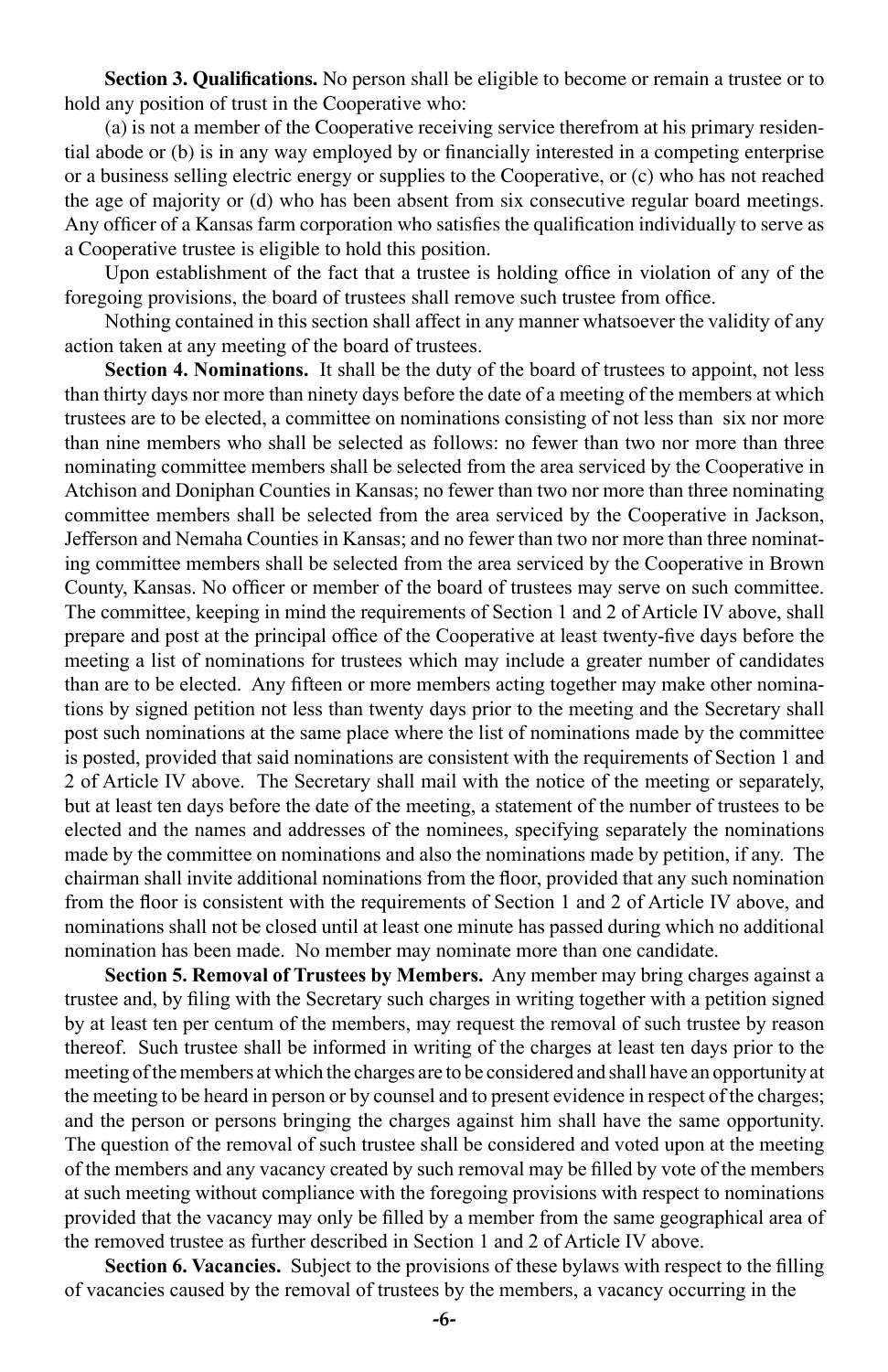board of trustees shall be filled by the affirmative vote of a majority of the remaining trustees for the unexpired portion of the term provided that the vacancy is filled by a member from the same geographic area as further described in Section 1 and 2 of Article IV above as the departed trustee.

Section 7. Compensation. Trustees shall not receive any salary for their services as trustees, except that by resolution of the board of trustees a fixed sum and expenses of attendance, if any, may be allowed for attendance at each meeting of the board of trustees, or any meeting where the trustee represents the Cooperative. No close relative of a trustee shall receive compensation for serving the Cooperative, unless specifically authorized by the board of trustees in event of an emergency.

#### **ARTICLE V**

#### **Meeting of Trustees**

**Section 1. Regular Meetings.** A regular meeting of the board of trustees shall be held without notice, immediately after, and at the same place as the annual meeting of the members, or as soon thereafter as conveniently may be, at such site as designated by the Board in advance of the annual membership meeting. A regular meeting of the board of trustees shall also be held monthly at such time and place in Brown, Atchison or Jackson County, Kansas, as the board of trustees may provide by resolution. Such regular monthly meetings may be held without notice other than such resolution fixing the time and place thereof.

**Section 2. Special Meetings.** Special meetings of the board of trustees may be called by the President or by any three trustees, and it shall thereupon be the duty of the Secretary to cause notice of such meeting to be given as hereinafter provided. The President or the trustees calling the meeting shall fix the time and place (which shall be in Brown, Atchison, or Jackson County, Kansas), for the holding of the meeting.

**Section 3. Notice of Trustees' Meeting.** Written notice of the time, place and purpose of any special meeting of the board of trustees shall be delivered to each trustee not less than five days previous thereto, either personally or by mail, by or at the direction of the Secretary, or upon a default in duty of the Secretary, by the President or the trustees calling the meeting. If mailed, such notice shall be deemed to be delivered when deposited in the United States mail addressed to the trustee at his address as it appears on the records of the Cooperative, with postage thereon prepaid.

**Section 4. Quorum.** A majority of the board of trustees shall constitute a quorum, provided, that if less than such majority of the trustees is present at said meeting, a majority of the trustees present may adjourn the meeting from time to time; and provided further, that the Secretary shall notify any absent trustees of the time and place of such adjourned meeting. The act of the majority of the trustees present at the meeting at which a quorum is present shall be the act of the board of trustees.

#### **ARTICLE VI Officers**

Section 1. Number. The officers of the Cooperative shall be a President, Vice-President, Secretary, Treasurer, and such other officers as may be determined by the board of trustees from time to time. The offices of Secretary and of Treasurer may be held by the same person.

**Section 2. Election and Term of Office.** The officers shall be elected by ballot, annually by and from the board of trustees at the meeting of the board of trustees held immediately after the annual meeting of the members. If the election of officers shall not be held at such meeting, such election shall be held as soon thereafter as conveniently may be. Each officer shall hold office until the first meeting of the board of trustees following the next succeeding annual meeting of the members or until his successor shall have been elected and shall have qualified. A vacancy in any office shall be filled by the board of trustees for the unexpired portion of the term.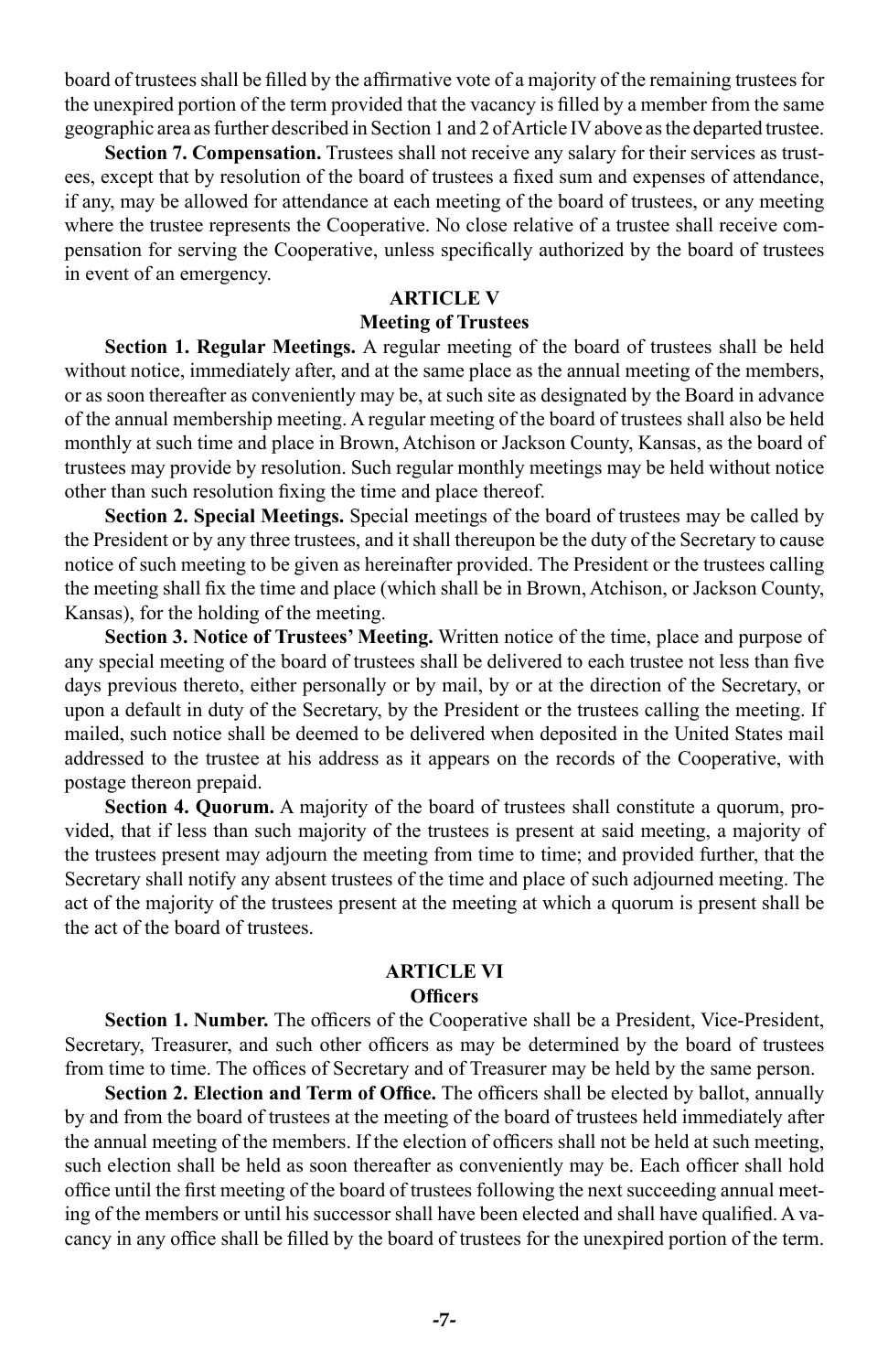**Section 3. Removal of Officers and Agents by Trustees.** Any officer or agent elected or appointed by the board of trustees may be removed by the board of trustees whenever in its judgment the best interests of the Cooperative will be served thereby. In addition, any member of the Cooperative may bring charges against an officer, and by filing with the Secretary such charges in writing together with a petition signed by ten per centum of the members, may request the removal of such officer. The officer against whom such charges have been brought shall be informed in writing of the charges at least ten days prior to the board meeting at which the charges are to be considered and shall have an opportunity at the meeting to be heard in person or by counsel and to present evidence in respect of the charges; and the person or persons bringing the charges against him shall have the same opportunity. In the event the board does not remove such officer, the question of his removal shall be considered and voted upon at the next meeting of the members.

#### **Section 4. President.** The President shall:

(a) be the principal executive officer of the Cooperative and, unless otherwise determined by the members or the board of trustees, shall preside at all meetings of the members and the board of trustees;

(b) sign, with the Secretary, certificates of membership, the issue of which shall have been authorized by the board of trustees or the members, and may sign any deeds, mortgages, deeds of trust, notes, bonds, contracts or other instruments authorized by the board of trustees to be executed, except in cases in which the signing and execution thereof shall be expressly delegated by the board of trustees or by these bylaws to some other officer or agent of the Cooperative, or shall be required by law to be otherwise signed or executed; and

(c) in general perform all duties incident to the office of President, and such other duties as may be prescribed by the board of trustees from time to time.

**Section 5. Vice-President.** In the absence of the President, or in the event of his inability or refusal to act, the Vice-President shall perform the duties of the President, and when so acting, shall have all the powers of and be subject to all the restrictions upon the President. The Vice-President shall also perform such other duties as from time to time may be assigned to him by the board of trustees.

**Section 6. Secretary.** The Secretary shall:

(a) keep the minutes of the meetings of the members and of the board of trustees in one or more books provided for that purpose;

(b) see that all notices are duly given in accordance with those bylaws or as required by law;

(c) be custodian of the corporate records and of the seal of the Cooperative and affix the seal of the Cooperative to all certificates of membership prior to the issue thereof and to all documents, the execution of which on behalf of the Cooperative under its seal is duly authorized in accordance with the provisions of these bylaws;

(d) keep a register of the names and post office addresses of all members;

(e) sign, with the President, certificates of membership, the issue of which shall have been authorized by the board of trustees or the members;

(f) have general charge of the books of the Cooperative;

(g) keep on file at all times a complete copy of the articles of incorporation and bylaws of the Cooperative containing all amendments thereto (which copy shall always be open to inspection of any member) and at the expense of the Cooperative, forward a copy of the bylaws and of all amendments thereto each member; and

(h) in general perform all duties incident to the office of Secretary and such other duties as from time to time may be assigned to him by the board of trustees.

**Section 7. Treasurer.** The Treasurer shall:

(a) have charge and custody of and be responsible for all funds and securities of the Cooperative;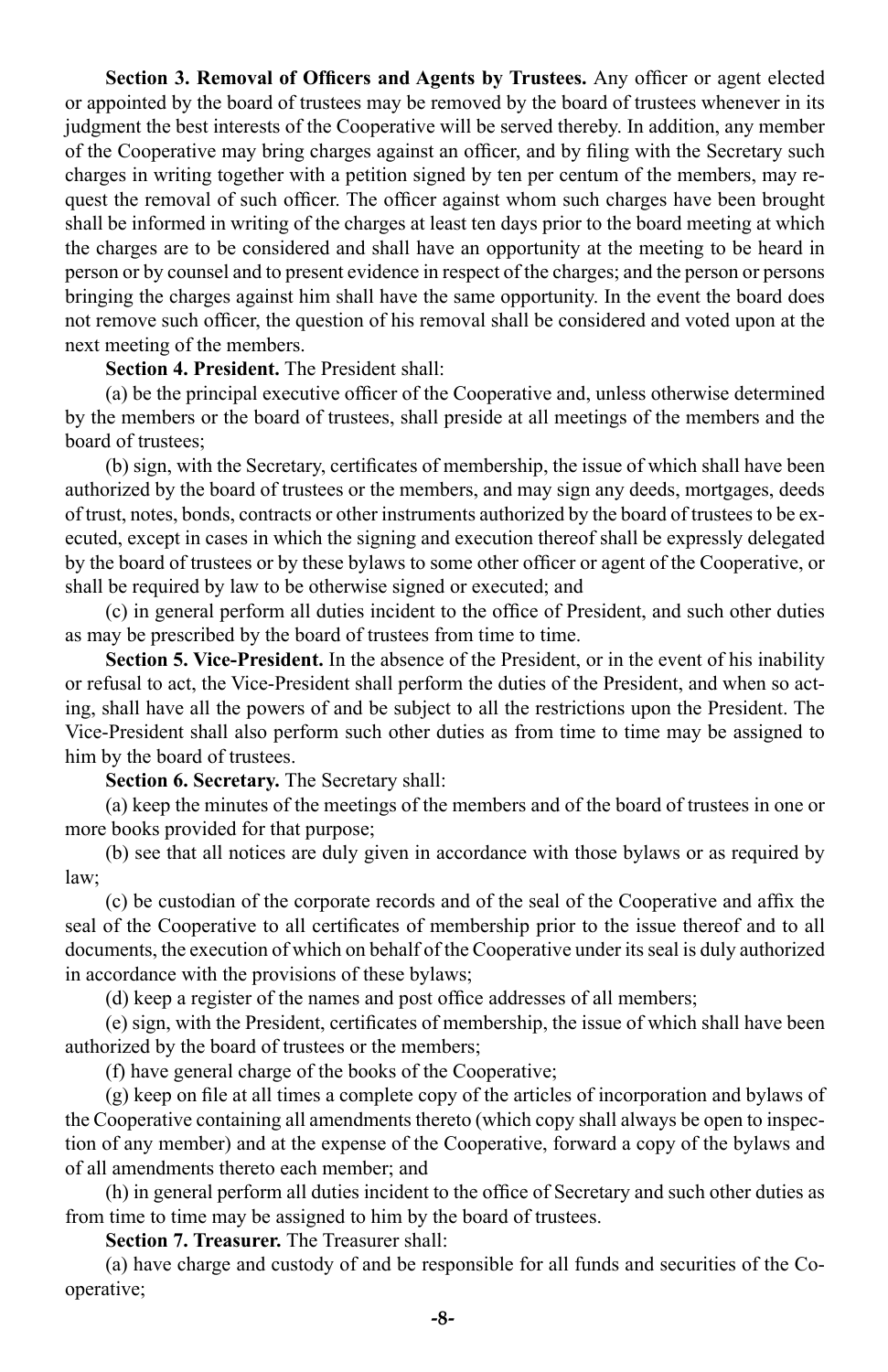(b) be responsible for the receipt of and the issuance of receipts of all moneys due and payable to the Cooperative and for the deposit *or investment of* all such moneys in the name of the Cooperative in such bank or banks as shall be selected in accordance with the provisions of these bylaws; and

(c) in general perform all the duties incident to the office of Treasurer and such other duties as from time to time may be assigned to him by the board of trustees.

**Section 8. Manager.** The board of trustees may appoint a manager who may be, but who shall not be required to be, a member of the Cooperative. The manager shall perform such duties and shall exercise such authority as the board of trustees may from time to time vest in him.

**Section 9. Bonds of Officers.** The Treasurer and any other officer or agent of the Cooperative charged with responsibility for the custody of any of its funds or property shall give bond in such sum and with such surety as the board of trustees shall determine. The board of trustees in its discretion may also require any other officer, agent or employee of the Cooperative to give bond in such amount and with such surety as it shall determine.

**Section 10. Compensation.** The powers, duties and compensation of officers, agents and employees shall be fixed by the board of trustees, subject to the provisions of these bylaws with respect to compensation for trustees and close relatives of trustees.

**Section 11. Reports.** The officers of the Cooperative shall submit at each annual meeting of the members reports covering the business of the Cooperative for the previous fiscal year. Such reports shall set forth the condition of the Cooperative at the close of such fiscal year.

#### **ARTICLE VII**

#### **Disposition of Revenues and Receipts**

**Section 1. Apportionment of Revenues.** The board of trustees shall apportion the revenues of the Cooperative for any fiscal year for the following purposes in the order named:

1. To pay or provide for expenses of operation and maintenance of its facilities during such fiscal year;

- 2. To provide a reasonable reserve for working capital;
- 3. To pay or provide for the payment of interest due in such fiscal year;

4. To pay or provide for the payment of principal obligations due in such fiscal year;

5. To provide a reserve for the payment of indebtedness of the Cooperative in an amount not less than the total of the interest and principal payments in respect thereof required to be made during the next following year;

6. To finance, or to provide a reserve for the financing of, the construction or acquisition by the Cooperative of additional facilities to the extent determined by the board of trustees.

Nothing herein contained shall be construed to prohibit the payment by the Cooperative of all or any part of its indebtedness prior to the date the same shall become due.

**Section 2. Non-Profit Operation.** Interest or Dividends on Capital Prohibited. The Cooperative shall at all times be operated on a cooperative non-profit basis for the mutual benefits of its patrons. No interest or dividends shall be paid or payable by the Cooperative on any capital furnished by its patrons.

**Section 3. Patronage Capital in Connection with Furnishing Electric Energy.** In the furnishing of electric energy the Cooperative's operations shall be so conducted that all patrons, members and non-members alike, will through their patronage furnish capital for the Cooperative. In order to induce patronage and to assure that the Cooperative will operate on a non-profit basis the Cooperative is obligated to account on a patronage basis to all its patrons, members and non-members alike, for all amounts **heretofore and hereafter** received and receivable from the furnishing of electrical energy in excess of operating costs and expense properly chargeable against the furnishing of electric energy. All such amounts in excess of operating costs and expenses at the moment of receipt by the Cooperative are received with the understanding that they are furnished by the patrons, members and non-members alike, as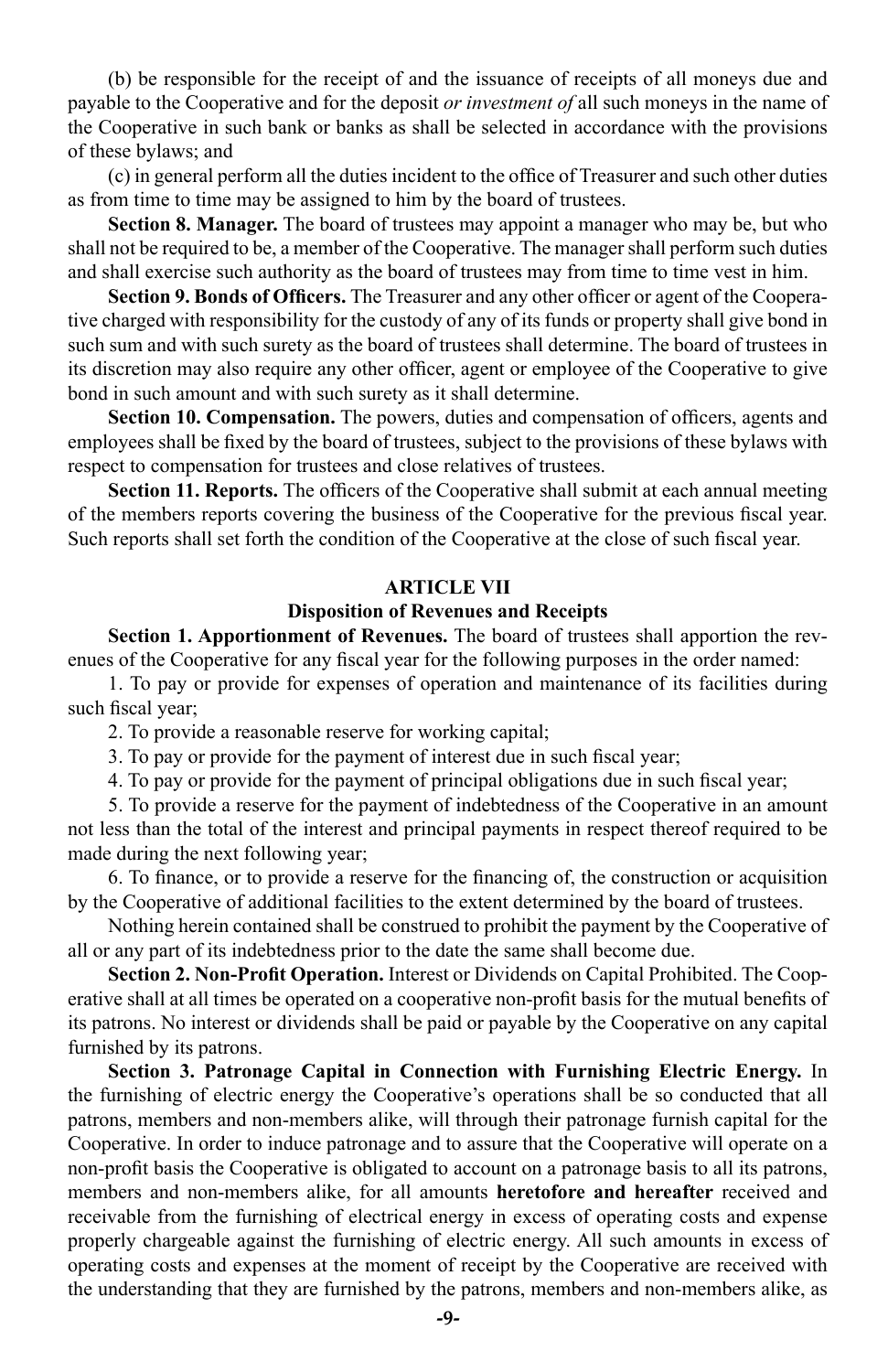is obligated to pay by credits to a capital account for each patron all such amounts in excess of operating costs and expenses. The books and records of the Cooperative shall be set up and kept in such a manner that at the end of each fiscal year the amount of capital, if any, so furnished by each patron is clearly reflected and credited in an appropriate record to the capital account of each patron, and the Cooperative shall within a reasonable time after the close of the fiscal year notify each patron of the amount of capital so credited to his account.

**Section 4. Non-Operating Income.** Income incidental to the business such as income derived from the lease of premises, from investments in securities, from the sale of merchandise and incidental labor, from the sale or exchange of capital assets and business done with the United States, shall be allocated to patrons in direct prorations and capital furnished pursuant to the preceding section of these bylaws and in compliance with K.S.A. 17-4612.

**Section 5. Retirements of Capital.** In the event of dissolution or liquidation of the Cooperative, after all outstanding indebtedness of the Cooperative shall have been paid, outstanding capital credits shall be retired without priority on a prorata basis before any payments are made on accounts of property rights of members. If, at any time prior to dissolution or liquidation the board of trustees shall determine that the financial condition of the Cooperative shall not be impaired thereby, the capital then credited to patrons' accounts may be retired in full or in part; however, **in no event may any such capital be retired unless, after the proposed retirement, the capital of the Cooperative shall equal at least 40% of the total assets of the Cooperative.** Any such retirements of capital shall be made in order of priority according to the year in which the capital was furnished and credited, the capital first received by the Cooperative being first retired.

The board of trustees shall have the power to adopt rules providing for the separate retirement of that portion of capital credited to the accounts of patrons which corresponds to capital credited to the account of the Cooperative by an organization furnishing power supply or any other service or supply to the Cooperative.

Retirements of capital shall be mailed to the respective patrons shown by the books of the Cooperative to be entitled thereto, by first-class mail, postage prepaid, to their last known addresses as they appear on the books of the Cooperative, and in the event that the retirement of any patron is returned by the post office department because of the address of such patron being unknown, the total capital credited to such patron shall, at the end of the fiscal year in which such retirements were ordered, if not theretofore claimed, be charged against such patron's account and credited to the operating fund of the Cooperative. If such patron at any time thereafter shall establish his right to such capital, the Cooperative shall be obligated to restore capital to such patron's account and to retire to such patron the capital theretofore ordered retired.

If any indebtedness due the Cooperative from any member or former member or patron shall, in the opinion of the board of trustees, be uncollectable, such indebtedness may be charged against the capital credit or credits of the debtor.

If the Cooperative has taken every effort to locate the patron or their legal representative entitled to a capital credits retirement payment, refund of membership or meter deposit, and is unable to locate said patron or representative, then, and in that case after the expiration of five (5) years since retirement of the capital credits or refund of the membership and meter deposits were directed by the Board of Trustees of the Brown-Atchison Electric Cooperative Association, Inc., said capital credit payment or membership and meter deposit shall become the property of the Cooperative as a gift from the patron entitled to the same.

**Section 5A. Retirement of Capital Credited to Deceased Patrons Who Were Natural**  Persons. Notwithstanding any other provisions of these bylaws, the board of trustees, at its discretion, shall have the power at any time to retire capital credited to patrons hereafter deceased, or credited to patrons heretofore deceased, or both, prior to the time such capital would otherwise be returned under the provisions of these bylaws, if the legal representatives of such decedent's estate shall request in writing the immediate retirement of such capital, upon such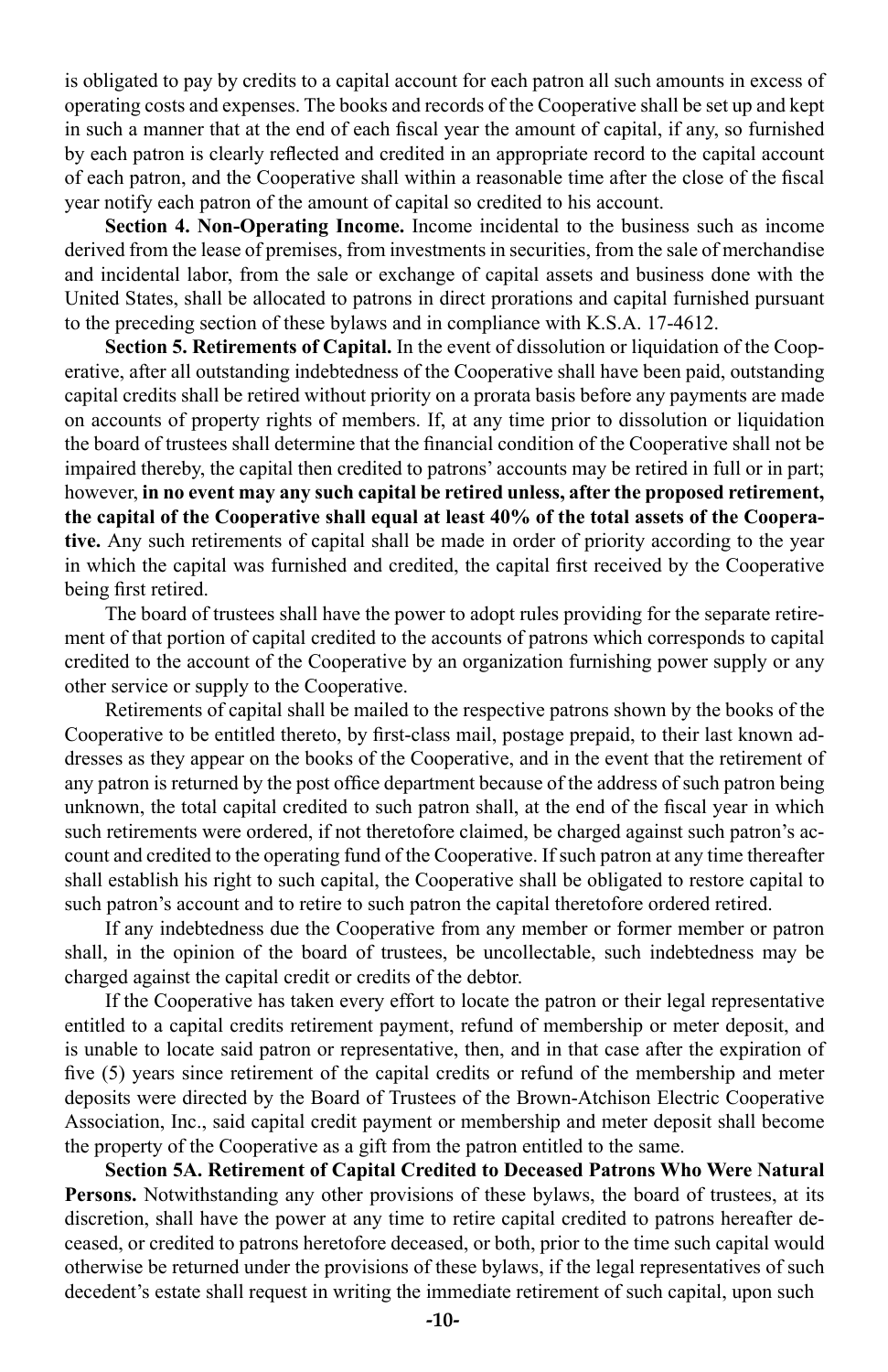terms and conditions as the board of trustees, acting under policies of general application, and the legal representatives of such patron's estate, shall agree upon; provided, however, that the financial condition of the Cooperative will not be impaired thereby.

**Section 6. Assignment of Capital.** Capital credits to the account of each patron shall be assignable by such patron, or by the personal representative or next of kin of any deceased patron, only on the books of the Cooperative pursuant to written instruction from the assignor and only to successors in interest or successors in occupancy in all or a part of such patron's premises served by the Cooperative, unless the board of trustees, acting under policies of general application, shall determine otherwise.

**Section 7. Operating Deficits.** In the event the Cooperative suffers a loss during a fiscal year, the board of trustees shall allocate no capital credits to the members. This deficit shall be recovered in future years by non-operating income. Until such a time as this deficit is recovered, non-operating income will not be allocated to the members as a capital credit.

**Section 8. Effect of Articles of Conversion and Bylaws.** The patrons of the Cooperative by dealing with the Cooperative, acknowledge that the terms and provisions of the Articles of Conversion and bylaws shall constitute and be a contract between the Cooperative and each patron, and both the Cooperative and the patrons are bound by such contract, as fully as though each patron had individually signed a separate instrument containing such terms and provisions. The provisions of this Article VII of the bylaws shall be called to the attention of each patron of the Cooperative by posting a copy of this Article VII in a conspicuous place in the Cooperative's office.

#### **ARTICLE VIII**

#### **Disposition of Property**

The Cooperative may not sell or lease all or any substantial portion of its property unless such sale or lease is authorized at a meeting of the members by the affirmative vote of not less than a majority of all the members of the Cooperative, and unless the notice of such proposed sale or lease shall have been contained in the notice of the meeting; provided, however, that notwithstanding anything herein contained, the board of trustees of the Cooperative, without authorization by the members thereof, shall have full power and authority at any regular meeting of such board at which all members thereof are present and on the affirmative vote of not less than a majority thereof, to authorize the execution and delivery of a mortgage or mortgages, or a deed or deeds of trustee upon, or the pledging or encumbering of, any or all of the property assets, rights, privileges, licenses, franchises or permits of the Cooperative, whether acquired or to be acquired and wherever situated, as well as the revenues and income therefrom, all upon such terms and conditions as the board of trustees shall determine, to secure the payment of any indebtedness of the Cooperative.

#### **ARTICLE IX**

#### **Seal**

The corporate seal of the Cooperative shall be in the form of a circle and shall have inscribed thereon the name of the Cooperative and the words "Corporate Seal, Kansas."

#### **ARTICLE X Financial Transactions**

**Section 1. Contracts.** Except as otherwise provided in these bylaws, the board of trustees may authorize any officer or officers, agent or agents to enter into any contract or execute and deliver any instrument in the name and on behalf of the Cooperative, and such authority may be general or confined to specific instances.

**Section 2. Checks, Drafts, etc.** All checks, drafts or other orders for the payment of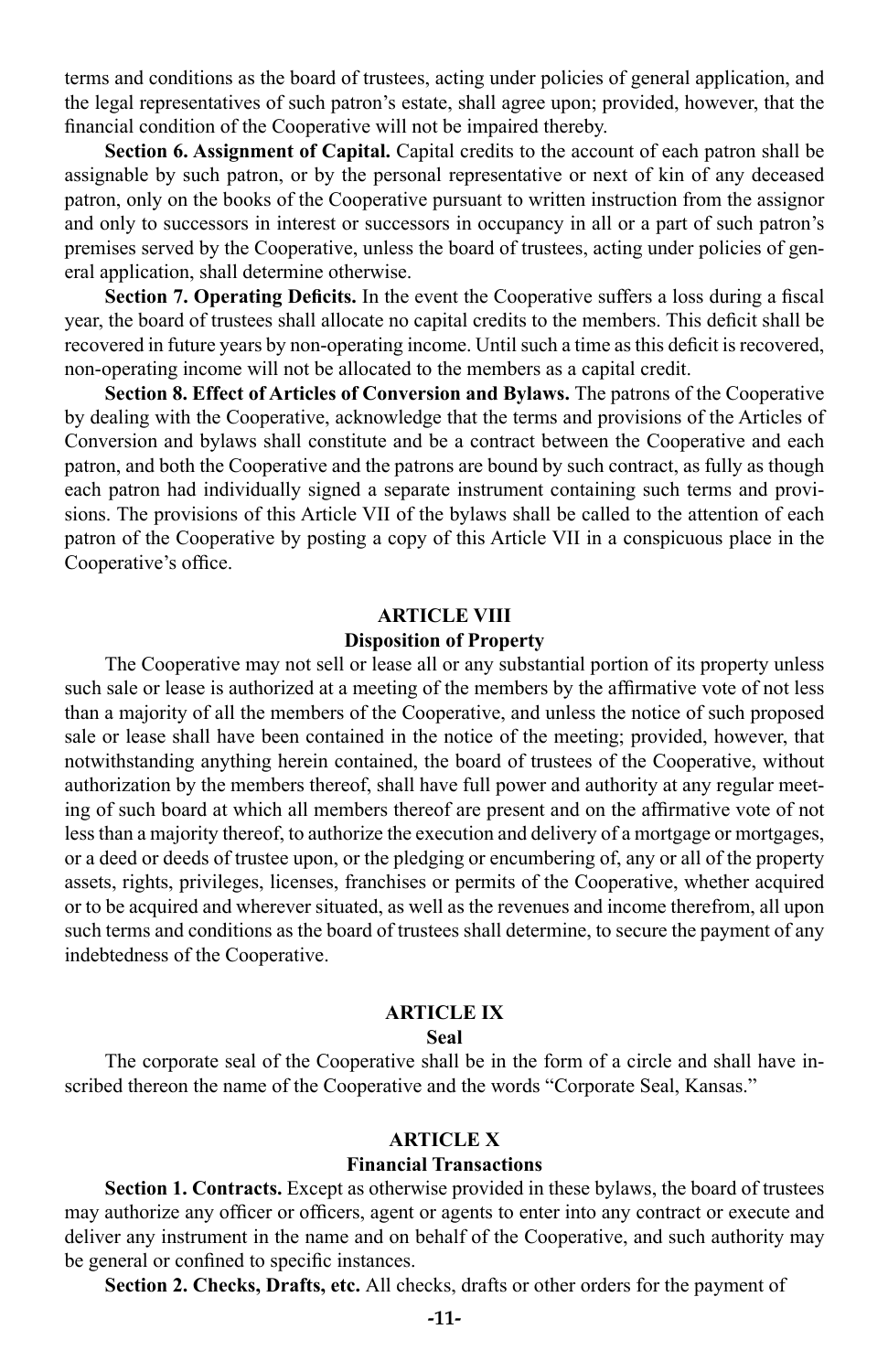money, and all notes, bonds or other evidences of indebtedness issued in the name of the Cooperative shall be signed by such officer or officers, agent or agents, employee or employees of the Cooperative and in such manner as shall from time to time be determined by resolution of the board of trustees.

**Section 3. Deposits.** All funds of the Cooperative shall be deposited and/or invested from time to time to the credit of the Cooperative in such bank or banks as the board of trustees may select.

**Section 4. Fiscal Year.** The fiscal year of the Cooperative shall begin on the first day of January of each year and shall end on the thirty-first day of December of the same year.

### **ARTICLE XI Miscellaneous**

**Section 1. Membership in Other Organizations.** The Cooperative shall not become a member of or purchase stock in any other organization without an affirmative vote of the members at a duly held meeting, the notice of which shall specify that action is to be taken upon such proposed membership or stock purchase, provided, however, that the Cooperative may upon the authorization of the board of trustees, purchase stock in or become a member of any corporation organized on a non-profit basis for the purpose of engaging in or furthering the cause of rural electrification, or with the approval of the Administrator of REA, of any other corporation for the purpose of acquiring electric facilities.

**Section 2. Waiver of Notice.** Any member or trustee may waive in writing any notice of a meeting required to be given by these bylaws, either before or after such meeting. The attendance of a member or trustee at any meeting shall constitute a waiver of notice of such meeting by such member or trustee, except in case a member or trustee shall attend a meeting for the express purpose of objecting to the transaction of any business on the ground that the meeting has not been lawfully called or convened.

**Section 3. Rules and Regulations.** The board of trustees shall have power to make and adopt such rules and regulations, not inconsistent with law, the articles of incorporation of these bylaws, as it may deem advisable for the management of the business and affairs of the Cooperative.

**Section 4. Accounting System and Reports.** The board of trustees shall cause to be established and maintained a complete accounting system which, among other things, and subject to applicable laws and rules and regulations of any regulatory body, shall conform to such accounting system as may from time to time be designated by the Administrator of the Rural Electrification Administration of United States of America. All accounts of the Cooperative shall be examined by a committee of the board of trustees which shall render reports to the board of trustees at least four times a year at regular meetings of the board of trustees. The board of trustees shall also select an annual audit date and a certified public accounting firm to make a full and complete audit of the accounts, books and financial condition of the Cooperative as the annual audit date. Such audit reports as it makes shall be submitted to the members at the next following annual meeting.

#### **ARTICLE XII Amendments**

These bylaws may be altered, amended or repealed by the members at any regular or special meeting, provided the notice of such meeting shall have contained a copy of the proposed alteration, amendment or repeal.